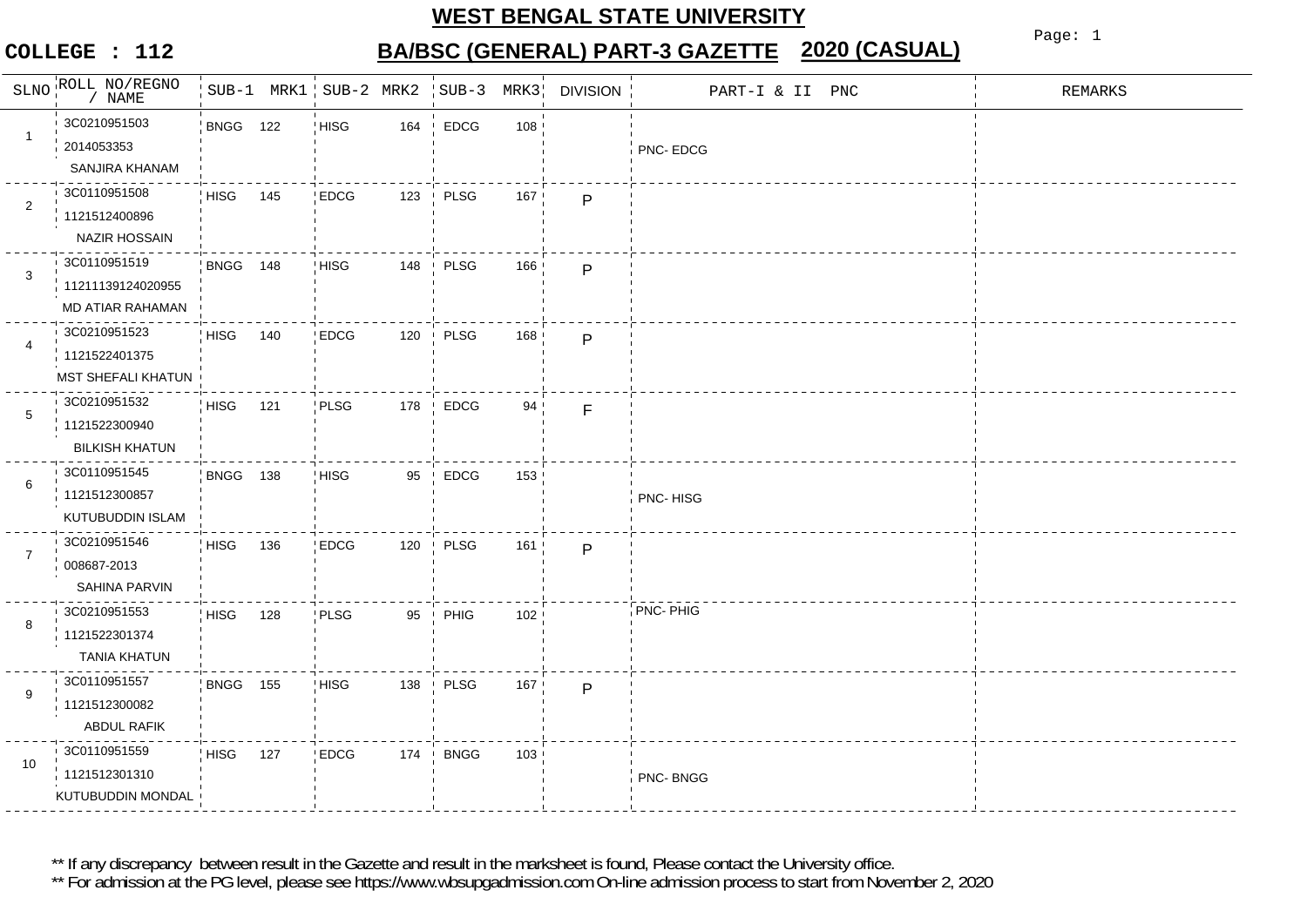### **COLLEGE : 112**

**BA/BSC (GENERAL) PART-3 GAZETTE 2020 (CASUAL)**

Page: 2

|    | SLNO ROLL NO/REGNO<br>NAME                            |                 |     | SUB-1 MRK1 SUB-2 MRK2 |     | $SUB-3$     | MRK3 | <b>DIVISION</b> | PART-I & II PNC | <b>REMARKS</b> |
|----|-------------------------------------------------------|-----------------|-----|-----------------------|-----|-------------|------|-----------------|-----------------|----------------|
| 11 | 3C0210951561<br>007649-2013<br>RUBINA PARVIN          | SANG 181        |     | <b>EDCG</b>           | 149 | PLSG        | 175  | P               |                 |                |
| 12 | 3C0110951562<br>1121512301572<br>NAZIBUL DEWAN        | BNGG 128        |     | <b>HISG</b>           | 147 | PLSG        | 168  | P               |                 |                |
| 13 | 3C0110951563<br>2014052447<br>MD SAFIUDDIN KHAN       | <b>HISG</b>     | 130 | PLSG                  | 94  | <b>EDCG</b> | 137  |                 | PNC-PLSG        |                |
| 14 | 3C0210951569<br>2014052269<br>SAYEMA KHATUN           | <b>BNGG 133</b> |     | <b>EDCG</b>           | 156 | <b>HISG</b> | 127  | P               |                 |                |
| 15 | 3C0110951570<br>2014053260<br>MD MIR KASHIM           | SOCG 120        |     | <b>HISG</b>           | 122 | EDCG        | 156  | P               |                 |                |
| 16 | 3C0210951579<br>008468-2013<br>MEHENUR KHATUN         | <b>HISG</b>     | 125 | ARBG                  | 129 | <b>EDCG</b> | 167  | P               |                 |                |
| 17 | 3C0110951584<br>2014052364<br><b>FARUKH GAIN</b>      | BNGG 142        |     | <b>EDCG</b>           | 98  | <b>HISG</b> | 110  | F               |                 |                |
| 18 | 3C0110951589<br>1121512400968<br><b>IBRAHIM MOLLA</b> | <b>HISG</b>     | 123 | <b>BNGG</b>           | 137 | <b>EDCG</b> | 98   | F               |                 |                |
| 19 | 3C0210951590<br>1121512401937<br>MONJURA KHATUN       | <b>HISG</b>     | 148 | PHIG                  | 170 | <b>EDCG</b> | 120  | P               |                 |                |
| 20 | 3C0210951612<br>009022-2013<br>TAHAMINA KHATUN        | <b>BNGG 122</b> |     | <b>EDCG</b>           | 106 | <b>HISG</b> | 138  | F               |                 |                |

\*\* If any discrepancy between result in the Gazette and result in the marksheet is found, Please contact the University office.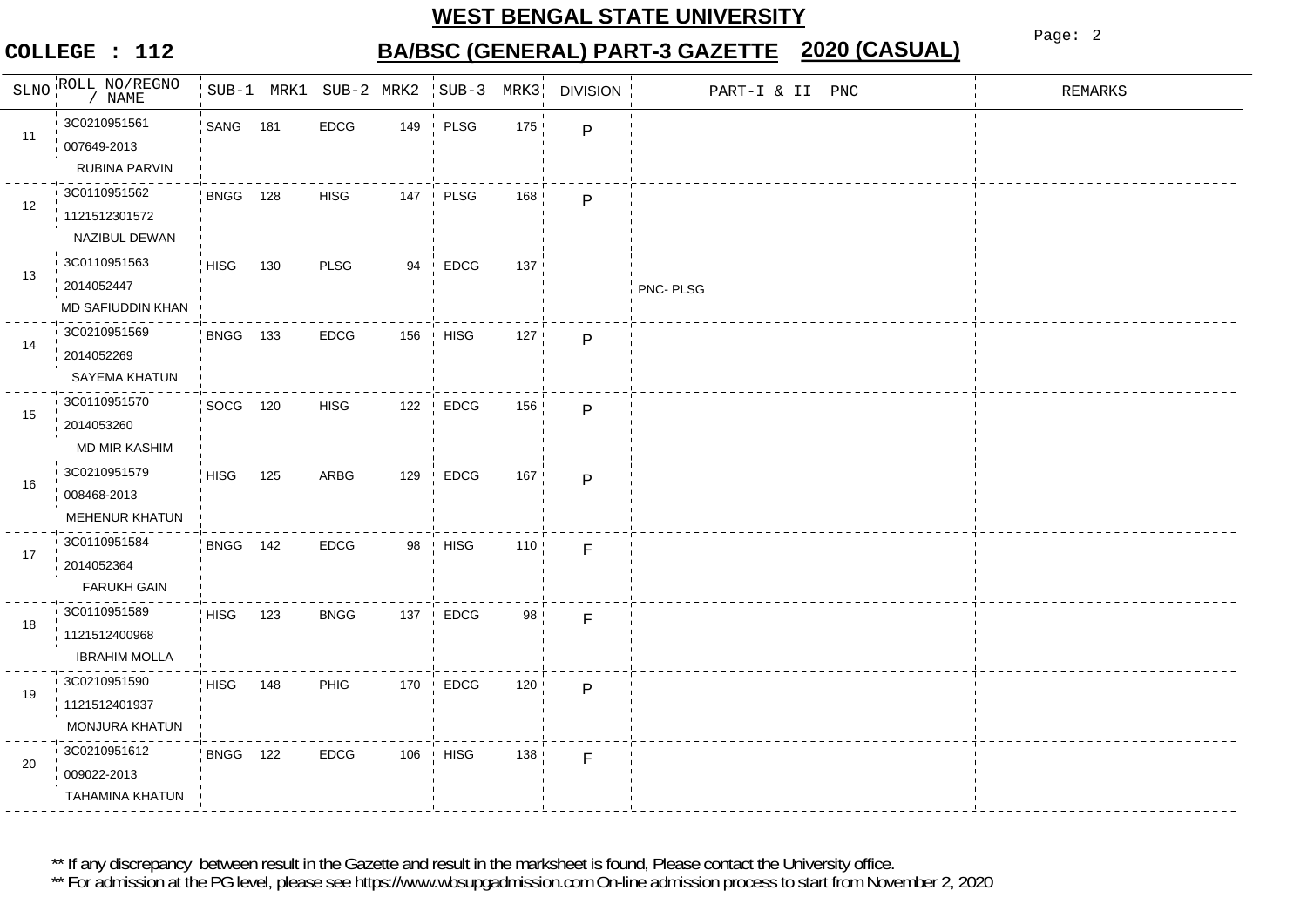### **COLLEGE : 112**

# **BA/BSC (GENERAL) PART-3 GAZETTE 2020 (CASUAL)**

Page: 3

| SLNO | ROLL NO/REGNO                                             |                 |     | SUB-1 MRK1 SUB-2 MRK2 |         | $SUB-3$     | MRK3 | <b>DIVISION</b> | PART-I & II PNC | <b>REMARKS</b> |
|------|-----------------------------------------------------------|-----------------|-----|-----------------------|---------|-------------|------|-----------------|-----------------|----------------|
| 21   | 3C0110951615<br>1121512300675<br>SK IMTIAJ UDDIN          | EDCG 148        |     | <b>HISG</b>           | $102\,$ | PLSG        | 131  | F               |                 |                |
| 22   | 3C0110951621<br>1121512401239<br>ALAMGIR MONDAL           | <b>BNGG 135</b> |     | <b>EDCG</b>           | 172     | PHIG        | 135  | $\mathsf{P}$    |                 |                |
| 23   | 3C0210951637<br>2014053491<br><b>JESMINARA KHATUN</b>     | BNGG 126        |     | <b>EDCG</b>           | 152     | <b>HISG</b> | 140  | $\mathsf{P}$    |                 |                |
| 24   | 3C0110951639<br>2014052672<br>GOURANGA MANNA              | <b>BNGG 152</b> |     | <b>HISG</b>           | 125     | <b>EDCG</b> | 160  | $\mathsf{P}$    |                 |                |
| 25   | 3C0110951662<br>1121512301508<br>MD ABDULLAHIL BAKI       | ARBG 162        |     | <b>HISG</b>           | 130     | <b>EDCG</b> | 98   | F.              |                 |                |
| 26   | 3C0110951665<br>2014052470<br>SAYED ALI SHAN              | <b>HISG</b>     | 125 | PLSG                  | 100     | <b>EDCG</b> | 102  | F               |                 |                |
| 27   | 3C0210951669<br>008449-2013<br><b>JESMINA PARVIN</b>      | BNGG 144        |     | <b>HISG</b>           | 160     | EDCG        | 107  | F               |                 |                |
| 28   | 3C0110951673<br>1121512400985<br><b>IRAFAL ALI</b>        | BNGG 145        |     | <b>HISG</b>           | 126     | <b>EDCG</b> | 163  | P               |                 |                |
| 29   | 3C0210951676<br>1121522401451<br><b>MST SANIA SULTANA</b> | <b>BNGG 138</b> |     | <b>EDCG</b>           | 110     | PLSG        | 130  | F.              |                 |                |
| 30   | 3C0210951677<br>1121522300682<br>SAFIA KHATUN             | <b>BNGG 135</b> |     | <b>HISG</b>           | 146     | <b>EDCG</b> | 98   | F               |                 |                |

\*\* If any discrepancy between result in the Gazette and result in the marksheet is found, Please contact the University office.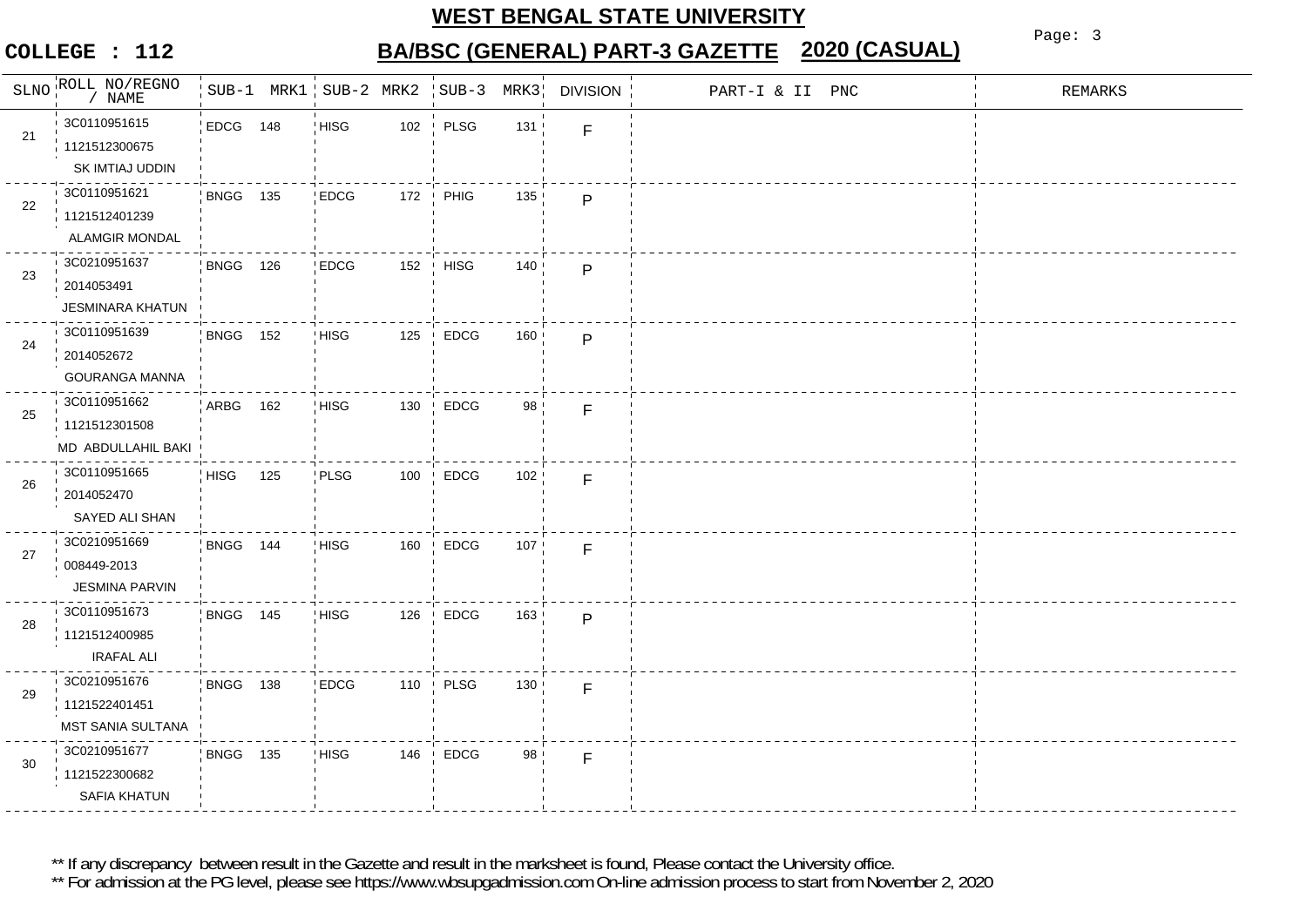### **COLLEGE : 112**

# **BA/BSC (GENERAL) PART-3 GAZETTE 2020 (CASUAL)**

Page: 4

|    | SLNO ROLL NO/REGNO<br>NAME                          |                 |     | SUB-1 MRK1 SUB-2 MRK2 SUB-3 |                                 |                             | MRK3 | <b>DIVISION</b> | PART-I & II PNC | REMARKS |
|----|-----------------------------------------------------|-----------------|-----|-----------------------------|---------------------------------|-----------------------------|------|-----------------|-----------------|---------|
| 31 | 3C0210951684<br>2014053141<br>MST MUMTAHANA KHATUN  | <b>BNGG 156</b> |     | <b>HISG</b>                 | 139                             | <b>EDCG</b>                 | 165  | P               |                 |         |
| 32 | 3C0110951685<br>11211101124000080<br>REJAUL MOLLICK | <b>BNGG 138</b> |     | <b>HISG</b>                 | 141                             | PLSG<br>$\mathbf{I}$        | 99   | F               |                 |         |
| 33 | 3C0210951695<br>009088-2013<br><b>LILUFA KHATUN</b> | <b>BNGG 125</b> |     | HISG                        | 152                             | <b>EDCG</b>                 | 163  | P               |                 |         |
| 34 | 3C0110951700<br>2014052932<br><b>SUJOY MANDAL</b>   | <b>BNGG 125</b> |     | <b>HISG</b>                 | 134                             | <b>EDCG</b><br>$\mathbf{I}$ | 119  | F               |                 |         |
| 35 | 3C0210951702<br>1121522401717<br>CHAMELY KHATUN     | <b>BNGG 131</b> |     | <b>EDCG</b>                 |                                 | 104 HISG                    | 135  | F               |                 |         |
| 36 | 3C0110951703<br>1121511100972<br>ABINASH SARKAR     | HISG            | 143 | SANG                        | 123                             | <b>EDCG</b>                 | 162  | P               |                 |         |
| 37 | 3C0210951705<br>1121521400765<br>MOHUA KARMAKAR     | <b>HISG</b>     | 137 | <b>EDCG</b>                 | 112<br>$\overline{\phantom{a}}$ | PLSG                        | 107  | F               |                 |         |
| 38 | 3C0210951706<br>2014053187<br>MAFURUHA KHATUN       | BNGG 141        |     | <b>HISG</b>                 | 145                             | <b>EDCG</b>                 | 104  | F               |                 |         |
| 39 | 3C0210951712<br>1121522401302<br>ERENA PARVIN       | ARBG 174        |     | PLSG                        | 162                             | <b>BNGG</b><br>$\mathbf{I}$ | 149  | P               |                 |         |
| 40 | 3C0110951713<br>1121512401103<br><b>IZAZ AHMED</b>  | HISG            | 152 | <b>EDCG</b>                 | 132                             | PLSG                        | 157  | P               |                 |         |

\*\* If any discrepancy between result in the Gazette and result in the marksheet is found, Please contact the University office.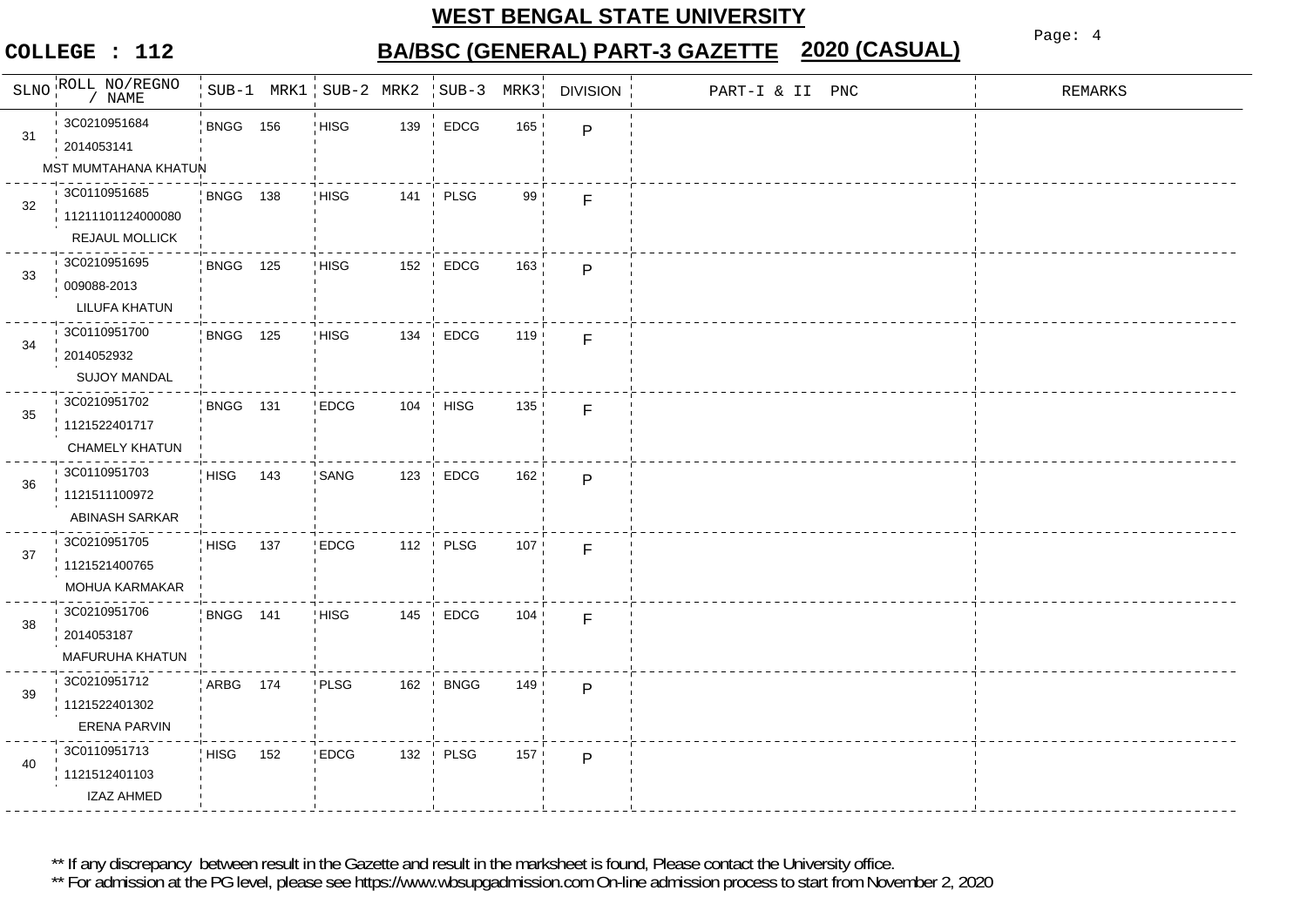### **COLLEGE : 112**

# **BA/BSC (GENERAL) PART-3 GAZETTE 2020 (CASUAL)**

Page: 5

| SLNO | ROLL NO/REGNO<br>NAME                                      |                 |     | SUB-1 MRK1 SUB-2 MRK2 |     | $SUB-3$     | MRK3 | <b>DIVISION</b> | PART-I & II PNC                 | REMARKS |
|------|------------------------------------------------------------|-----------------|-----|-----------------------|-----|-------------|------|-----------------|---------------------------------|---------|
| 41   | 3C0210951729<br>1121522400585<br><b>FATEMA KHATUN</b>      | <b>BNGG 135</b> |     | <b>HISG</b>           | 140 | <b>EDCG</b> | 176  | $\mathsf{P}$    |                                 |         |
| 42   | 3C0210951732<br>008663-2013<br><b>RUNA LAILA</b>           | EDCG 112        |     | HISG                  | 159 | PLSG        | 168  | F               |                                 |         |
| 43   | 3C0210951736<br>2014053850<br>REPONA PARVIN                | <b>HISG</b>     | 143 | <b>EDCG</b>           | 166 | <b>BNGG</b> | 126  | $\mathsf{P}$    |                                 |         |
| 44   | 3C0110951741<br>1121512400993<br><b>MOSTAFA MONDAL</b>     | <b>HISG</b>     | 132 | PLSG                  | 147 | <b>EDCG</b> | 133  |                 | PNC-PLSG                        |         |
| 45   | 3C0210951742<br>11212139224000962<br><b>MORJINA KHATUN</b> | <b>HISG</b>     | 135 | <b>EDCG</b>           | 122 | PLSG        | 103  | F               |                                 |         |
| 46   | 3C0110951746<br>2014053273<br>AZAHAR UDDIN MONDAL!         | HISG            | 111 | SOCG                  | 136 | <b>EDCG</b> | 148  |                 | PNC-EDCG                        |         |
| 47   | 3C0210951754<br>1121522400708<br>ROKIA SULTANA             | <b>BNGG 130</b> |     | <b>EDCG</b>           | 125 | <b>HISG</b> | 165  |                 | PNC-EDCG<br>PNC- BNGG EDCG HISG |         |
| 48   | 3C0210951760<br>2014052555<br><b>FATEMA KHATUN</b>         | <b>BNGG 159</b> |     | <b>EDCG</b>           | 158 | <b>HISG</b> | 190  |                 | PNC-EDCG<br>PNC-BNGG            |         |
| 49   | 3C0210951761<br>008265-2013<br>NARGIS PERVIN               | BNGG 167        |     | <b>EDCG</b>           | 153 | <b>HISG</b> | 138  |                 | PNC-EDCG                        |         |
| 50   | 3C0210951762<br>1121522401101<br><b>BILKIS PARVIN</b>      | <b>BNGG 158</b> |     | <b>EDCG</b>           | 163 | PLSG        | 156  |                 | PNC-PLSG<br>PNC-BNGG            |         |

\*\* If any discrepancy between result in the Gazette and result in the marksheet is found, Please contact the University office.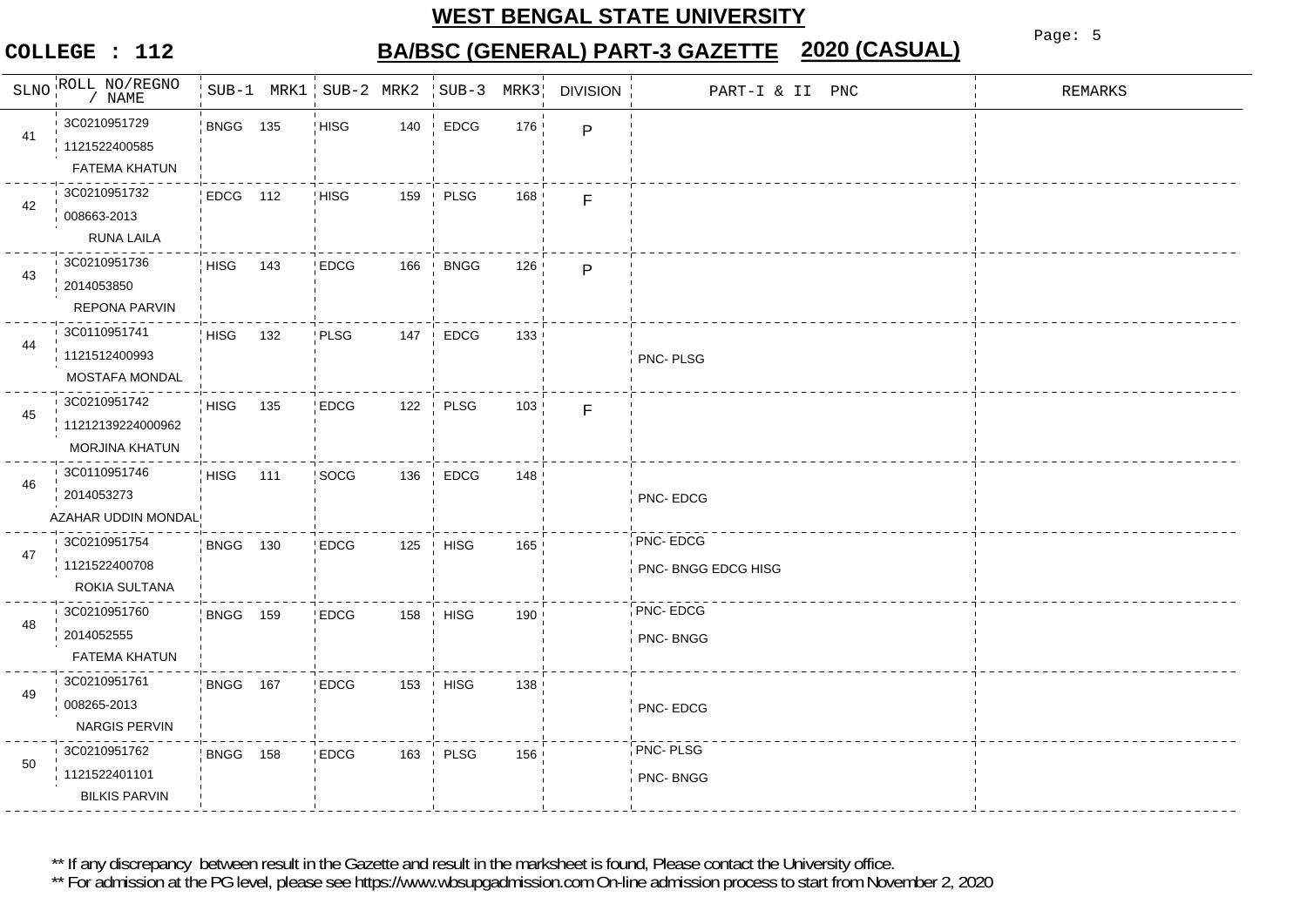### **COLLEGE : 112**

# **BA/BSC (GENERAL) PART-3 GAZETTE 2020 (CASUAL)**

Page: 6

| SLNO | ROLL NO/REGNO<br>NAME                                   |                 | $SUB-1$ MRK1   $SUB-2$ MRK2 |     | $SUB-3$     | MRK3 | <b>DIVISION</b> | PART-I & II PNC      | <b>REMARKS</b> |
|------|---------------------------------------------------------|-----------------|-----------------------------|-----|-------------|------|-----------------|----------------------|----------------|
| 51   | 3C0110951764<br>1121511300650<br><b>BABUSONA GHOSH</b>  | <b>BNGG 139</b> | <b>HISG</b>                 | 180 | EDCG        | 140  |                 | PNC-BNGG EDCG        |                |
| 52   | 3C0210951765<br>11211139224000458<br>NAHIDA PARVIN      | BNGG 208        | <b>HISG</b>                 | 202 | <b>EDCG</b> | 181  | $\overline{2}$  |                      |                |
| 53   | 3C0110951770<br>1121511101119<br>SANTANU MONDAL         | EDCG 97         | <b>BNGG</b>                 | 145 | <b>HISG</b> | 151  | F               |                      |                |
| 54   | 3C0110951772<br>11212139112001168<br><b>SAMIR SINGH</b> | EDCG 114        | <b>HISG</b>                 | 122 | PLSG        | 127  | F               |                      |                |
| 55   | 3C0110951777<br>2014052685<br>MD.FARHIN BIN MASUD       | EDCG 160        | SANG                        | 159 | <b>PLSG</b> | 153  |                 | PNC- EDCG PLSG       |                |
| 56   | 3C0110951782<br>1121511400971<br>RAHUL KAHAR            | EDCG 110        | SANG                        | 161 | <b>HISG</b> | 169  |                 | PNC-EDCG<br>PNC-EDCG |                |
| 57   | 3C0110951783<br>1121512401848<br>SAHARUP SARDAR         | EDCG 161        | HISG                        | 166 | <b>PLSG</b> | 167  | $\mathsf{P}$    |                      |                |
| 58   | 3C0110951788<br>1121512300824<br><b>FEROJ ALI</b>       | EDCG 177        | <b>HISG</b>                 | 137 | PLSG        | 130  | $\mathsf{P}$    |                      |                |
| 59   | 3C0210951789<br>1121522400574<br><b>MONIRA KHATUN</b>   | EDCG 136        | <b>BNGG</b>                 | 156 | <b>HISG</b> | 172  |                 | PNC- EDCG BNGG       |                |
| 60   | 3C0210951792<br>1121521301696<br>APARNA BISWAS          | EDCG 93         | PHIG                        | 131 | <b>HISG</b> | 145  | F               |                      |                |

\*\* If any discrepancy between result in the Gazette and result in the marksheet is found, Please contact the University office.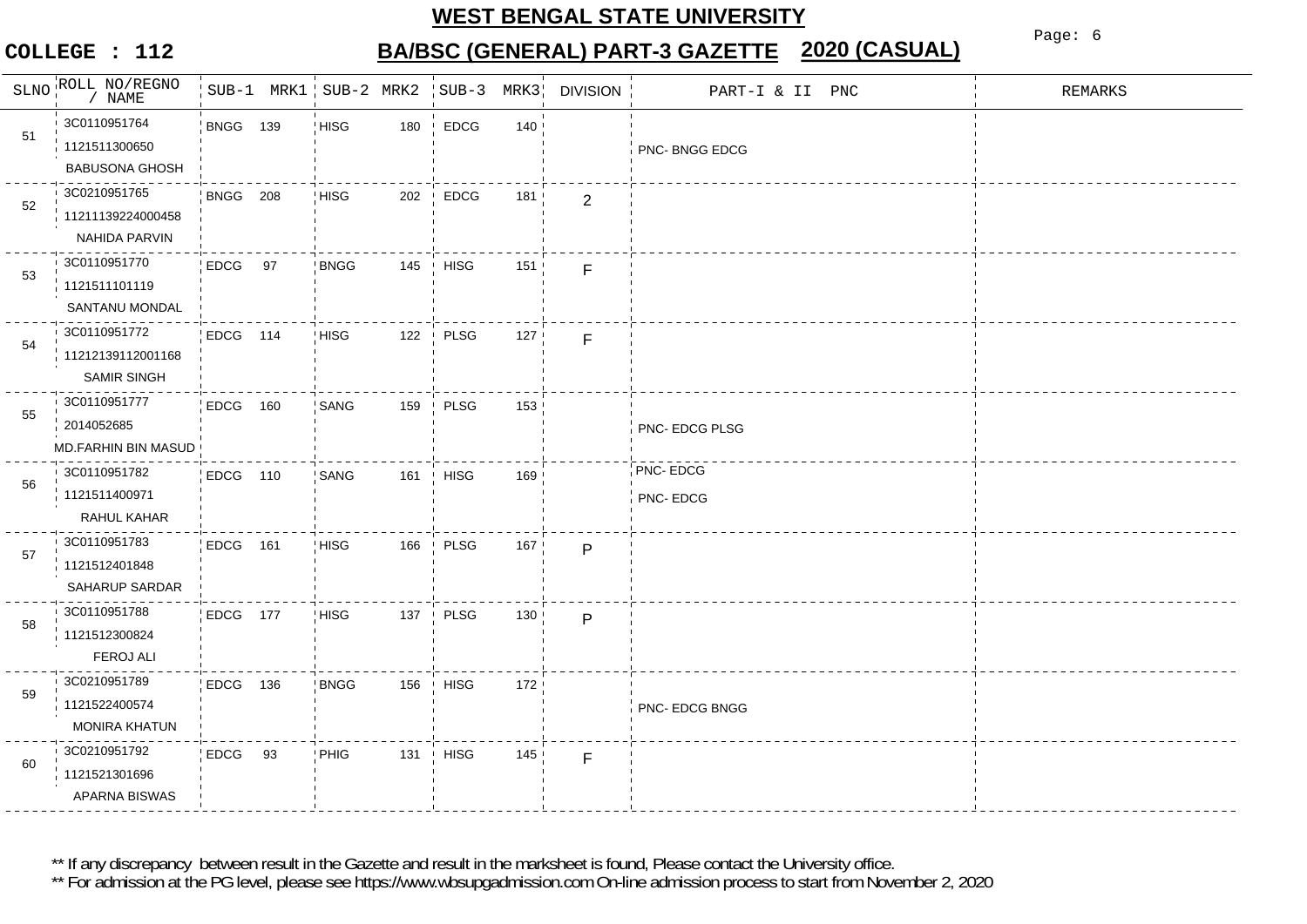### **COLLEGE : 112**

# **BA/BSC (GENERAL) PART-3 GAZETTE 2020 (CASUAL)**

Page: 7

|    | SLNO ROLL NO/REGNO<br>$/$ NAME                     |             |     | $SUB-1$ MRK1   $SUB-2$ MRK2 |     | $SUB-3$          | MRK3 | <b>DIVISION</b> | PART-I & II PNC | <b>REMARKS</b> |
|----|----------------------------------------------------|-------------|-----|-----------------------------|-----|------------------|------|-----------------|-----------------|----------------|
| 61 | 3C0110951794<br>1121512400208<br>ABDULLABIN ISMAIL | EDCG 206    |     | <b>HISG</b>                 | 170 | <b>BNGG</b>      | 127  | P               |                 |                |
| 62 | 3C0210951795<br>008536-2013<br><b>SANGITA ROY</b>  | EDCG 98     |     | SANG                        | 146 | <b>BNGG</b>      | 146  | F               |                 |                |
| 63 | 3C0210951797<br>008783-2013<br><b>MANASI DE</b>    | EDCG 104    |     | <b>HISG</b>                 | 142 | SOCG             | 150  | F               |                 |                |
| 64 | 3C0110951798<br>1121512301011<br><b>IMRAN KHAN</b> | EDCG 156    |     | <b>HISG</b>                 | 124 | <b>BNGG</b>      | 163  | $\mathsf{P}$    |                 |                |
| 65 | 3C0210951799<br>2014053411<br>TAHAMINA KHATUN      | EDCG 165    |     | <b>HISG</b>                 | 132 | SOCG             | 121  | P               |                 |                |
| 66 | 3C0210951802<br>008981-2013<br>NAYANTARA KHATUN    | EDCG 160    |     | <b>BNGG</b>                 | 129 | <b>HISG</b>      | 128  | $\mathsf{P}$    |                 |                |
| 67 | 3C0110951804<br>2014053868<br><b>GAUSAL AZUM</b>   | EDCG 74     |     | <b>HISG</b>                 | 129 | PLSG             | 129  |                 | PNC-EDCG        |                |
| 68 | 3C0210951810<br>2014053396<br><b>SABIKUN NAHAR</b> | EDCG 154    |     | <b>HISG</b>                 | 134 | SOCG             | 129  |                 | PNC-EDCG        |                |
| 69 | 3C0210951812<br>007405-2013<br>KHADIJA KHATUN      | ENGG 154    |     | EDCG                        | 135 | $\parallel$ HISG | 146  | P               |                 |                |
| 70 | 3C0110951817<br>1121511100756<br>PROBIR DAS        | <b>HISG</b> | 186 | <b>EDCG</b>                 | 120 | <b>BNGG</b>      | 145  | $\mathsf{P}$    |                 |                |

\*\* If any discrepancy between result in the Gazette and result in the marksheet is found, Please contact the University office.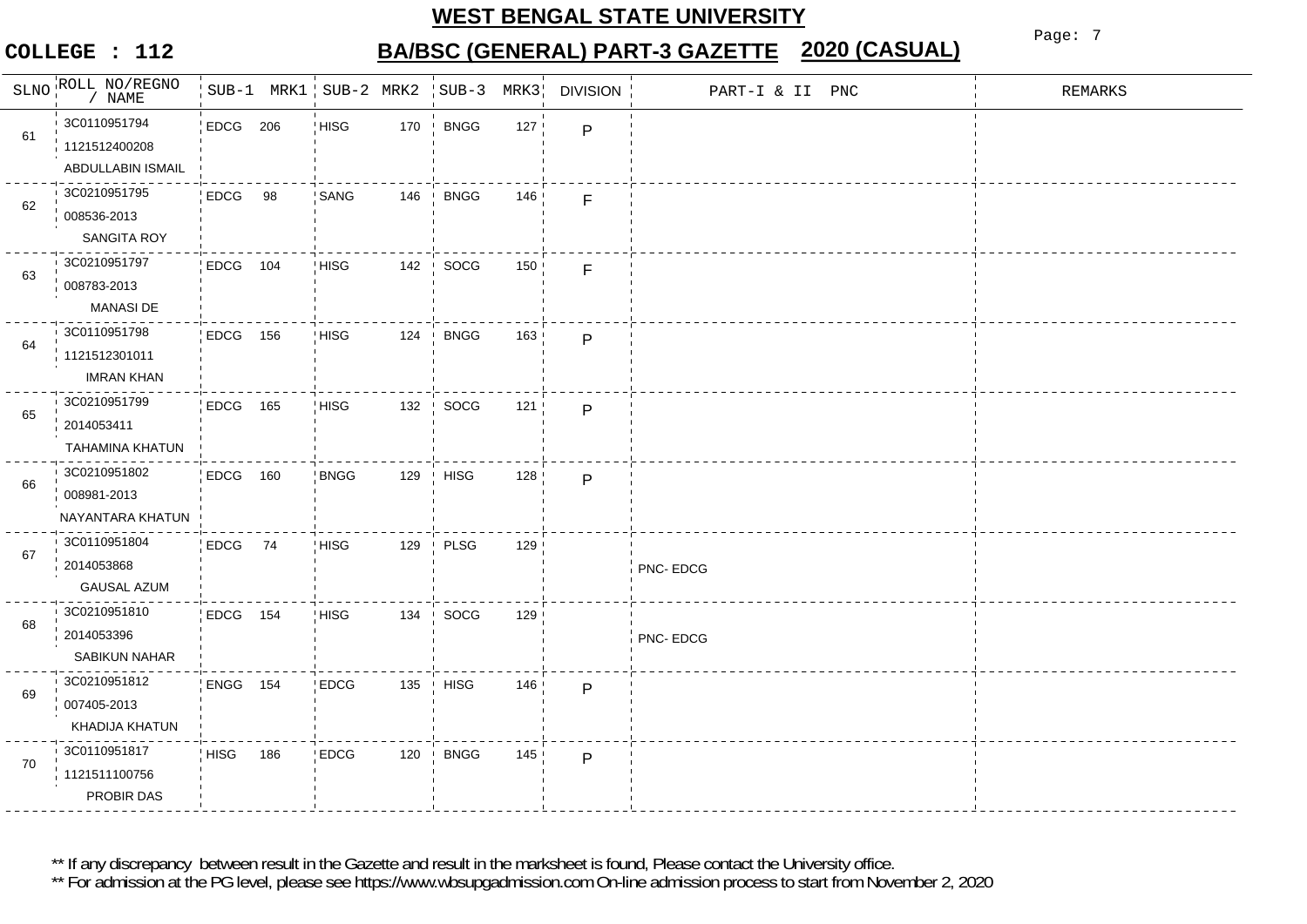### **COLLEGE : 112**

# **BA/BSC (GENERAL) PART-3 GAZETTE 2020 (CASUAL)**

Page: 8

|    | SLNO ROLL NO/REGNO<br>/ $\texttt{NAME}$               |             |     | SUB-1 MRK1 SUB-2 MRK2 SUB-3 |            |                             | MRK3            | <b>DIVISION</b> | PART-I & II PNC                 | <b>REMARKS</b> |
|----|-------------------------------------------------------|-------------|-----|-----------------------------|------------|-----------------------------|-----------------|-----------------|---------------------------------|----------------|
| 71 | 3C0110951821<br>1121511400996<br>RAHUL DUTTA          | HISG 112    |     | SOCG                        | 113        | EDCG<br>$\mathbf{I}$        | 128             | F               |                                 |                |
| 72 | 3C0110951823<br>2014052636<br>ABDUL NAZIM MONDAL      | <b>HISG</b> | 161 | <b>BNGG</b>                 | 130        | $\frac{1}{2}$ EDCG          | 145             |                 | PNC-BNGG<br>PNC-HISG BNGG       |                |
| 73 | 3C0210951824<br>1121522301074<br>NASIMA KHATUN        | <b>HISG</b> | 111 | <b>BNGG</b>                 | 124        | <b>EDCG</b>                 | 175             |                 | PNC-EDCG                        |                |
| 74 | 3C0110951825<br>11212139114001766<br>KUSHAL DEY       | <b>HISG</b> | 111 | <b>EDCG</b>                 | 137<br>- 1 | <b>BNGG</b>                 | 134             | $\mathsf F$     |                                 |                |
| 75 | 3C0210951828<br>1121522301465<br>ROJINA KHATUN        | HISG        | 135 | <b>BNGG</b>                 | 98         | PLSG                        | 177             |                 | PNC-BNGG<br>PNC-BNGG            |                |
| 76 | 3C0210951833<br>1121522401494<br><b>BILKIS KHATUN</b> | <b>HISG</b> | 97  | <b>EDCG</b>                 | 158        | <b>BNGG</b><br>$\mathbf{I}$ | 120             |                 | PNC-BNGG                        |                |
| 77 | 3C0210951837<br>1121521401086<br>TRIBARNA DAS         | <b>HISG</b> | 95  | <b>EDCG</b>                 | 150        | PHIG                        | 108             |                 | PNC-PHIG<br>PNC- HISG EDCG PHIG |                |
| 78 | 3C0110951839<br>008679-2013<br>MD AZHAR UDDIN MOROL   | <b>HISG</b> | 191 | PLSG                        | 126        | <b>BNGG</b>                 | 123             | $\mathsf{P}$    |                                 |                |
| 79 | 3C0110951840<br>2014052262<br>MD ROMJAN MONDAL        | <b>HISG</b> | 104 | <b>EDCG</b>                 | 129        | PLSG                        | 94 <sup>1</sup> | F               |                                 |                |
| 80 | 3C0210951846<br>1121522400793<br>RUBINA AKTAR         | <b>HISG</b> | 143 | <b>BNGG</b>                 | 136        | PLSG<br>$\mathbf{I}$        | 113             | F               |                                 |                |

\*\* If any discrepancy between result in the Gazette and result in the marksheet is found, Please contact the University office.